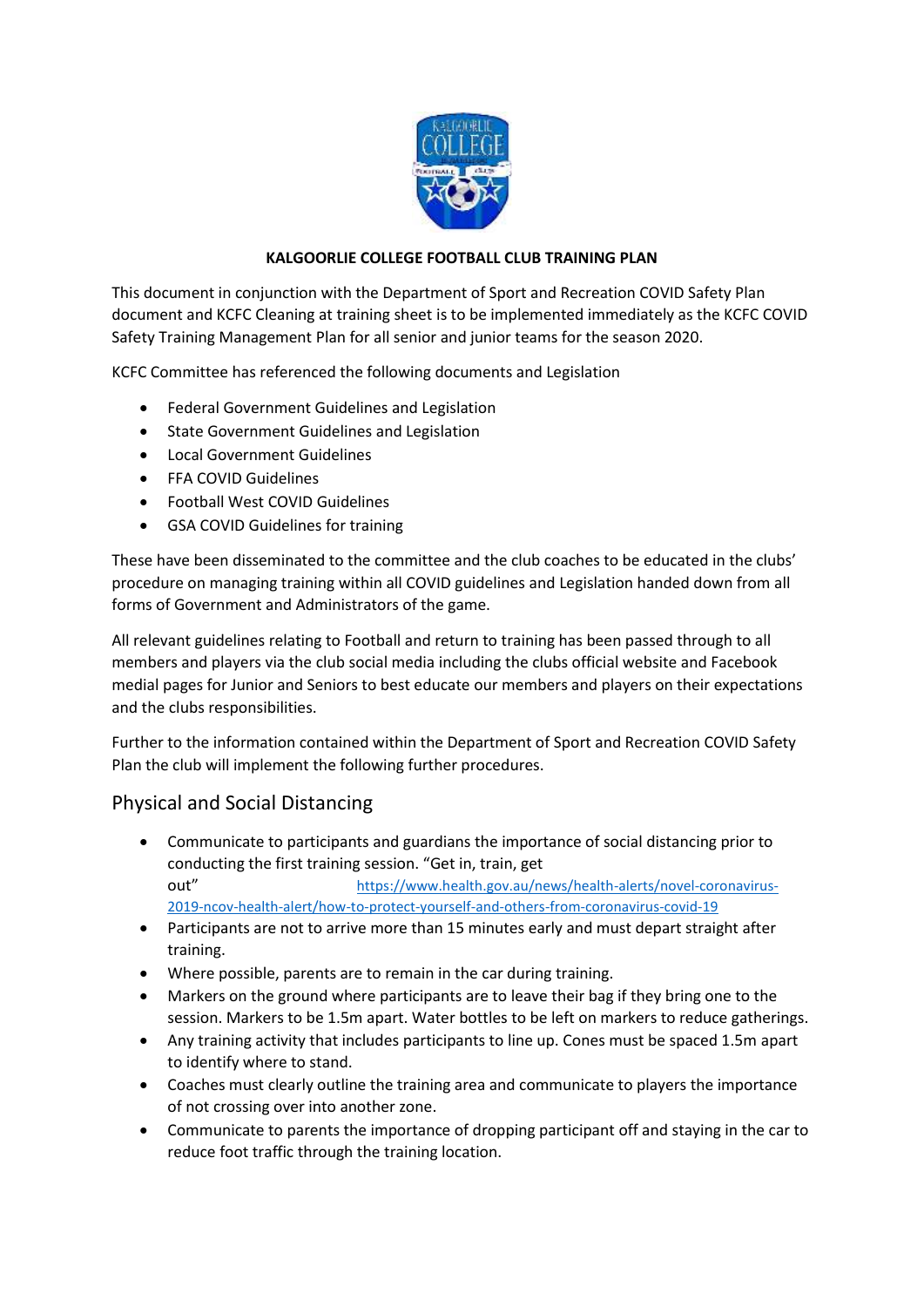- Ensure usage of toilet facilities is kept to a minimum and aligns with WA Government restrictions and local government regulations.
- Training will be scheduled with a 15-minute break between sessions to allow for a changeover of participants.

# Hygiene

- Communicate to participants and guardians the importance of downloading the COVIDSafe App. <https://www.health.gov.au/resources/apps-and-tools/covidsafe-app>
- Ensure that all coaches and participants wash their hands pre and post training. [https://www.health.gov.au/news/health-alerts/novel-coronavirus-2019-ncov-health-alert/how-to](https://www.health.gov.au/news/health-alerts/novel-coronavirus-2019-ncov-health-alert/how-to-protect-yourself-and-others-from-coronavirus-covid-19/good-hygiene-for-coronavirus-covid-19)[protect-yourself-and-others-from-coronavirus-covid-19/good-hygiene-for-coronavirus-covid-19](https://www.health.gov.au/news/health-alerts/novel-coronavirus-2019-ncov-health-alert/how-to-protect-yourself-and-others-from-coronavirus-covid-19/good-hygiene-for-coronavirus-covid-19)
- Install signage in bathrooms and common areas outlining the importance of good hygiene. [https://www.health.gov.au/news/health-alerts/novel-coronavirus-2019-ncov-health-alert/how-to](https://www.health.gov.au/news/health-alerts/novel-coronavirus-2019-ncov-health-alert/how-to-protect-yourself-and-others-from-coronavirus-covid-19/good-hygiene-for-coronavirus-covid-19)[protect-yourself-and-others-from-coronavirus-covid-19/good-hygiene-for-coronavirus-covid-19](https://www.health.gov.au/news/health-alerts/novel-coronavirus-2019-ncov-health-alert/how-to-protect-yourself-and-others-from-coronavirus-covid-19/good-hygiene-for-coronavirus-covid-19)
- Communicate to players and guardians the importance of having personal hand sanitiser at training.
- Coach to obtain large hand sanitiser bottle to be able to sanitise any participants without personal hand sanitiser.
- Thoroughly clean all equipment pre and post training with appropriate cleaning equipment. [https://ww2.health.wa.gov.au/~/media/Files/Corporate/general%20documents/Infectious%20diseas](https://ww2.health.wa.gov.au/~/media/Files/Corporate/general%20documents/Infectious%20diseases/PDF/Coronavirus/COVID19-Environmental-Cleaning-for-workplaces.pdf) [es/PDF/Coronavirus/COVID19-Environmental-Cleaning-for-workplaces.pdf](https://ww2.health.wa.gov.au/~/media/Files/Corporate/general%20documents/Infectious%20diseases/PDF/Coronavirus/COVID19-Environmental-Cleaning-for-workplaces.pdf)
- Obtain enough equipment to reduce the amount of shared equipment to just footballs.
- Fixed nets, pop up goals, agility posts and training bibs will not be permitted to be used until further.
- Communicate to participants and guardians that if they are feeling unwell, they must stay at home and not participate in football activity.
- Allocate an isolation area at training facilities so that if a participant begins to feel unwell, they can be isolated away from other participants.

# Staff Training and Education

- KCFC committee and coaches will undertake COVID-19 Infection Control training at <http://www.covid-19training.gov.au/>
- Records of staff and coaches COVID-19 training will be maintained by KCFC.
- All staff and coaches encouraged to download the COVIDSafe app and ensure it is active.
- Coaches and all other relevant stakeholders will be provided with a copy of the State Government and Football West guidelines. This will include any additional protocols to be adhered to at this location.

# Response Planning

- A hard copy list of all program session attendees will be kept at each session and forwarded to the GSA Friday each week.
- If you are aware that someone with a case of COVID-19 has attended a session call the COVID-19 Public Hotline 24/7 on 1800 020 080 and follow the advice of health officials.
- Where a person attending is displaying COVID-like symptoms or shares information (e.g. they have been in close contact with someone that has the virus) that causes you to have reasonable concerns about their health and the health of others attending then:
	- o Keep others away from the person